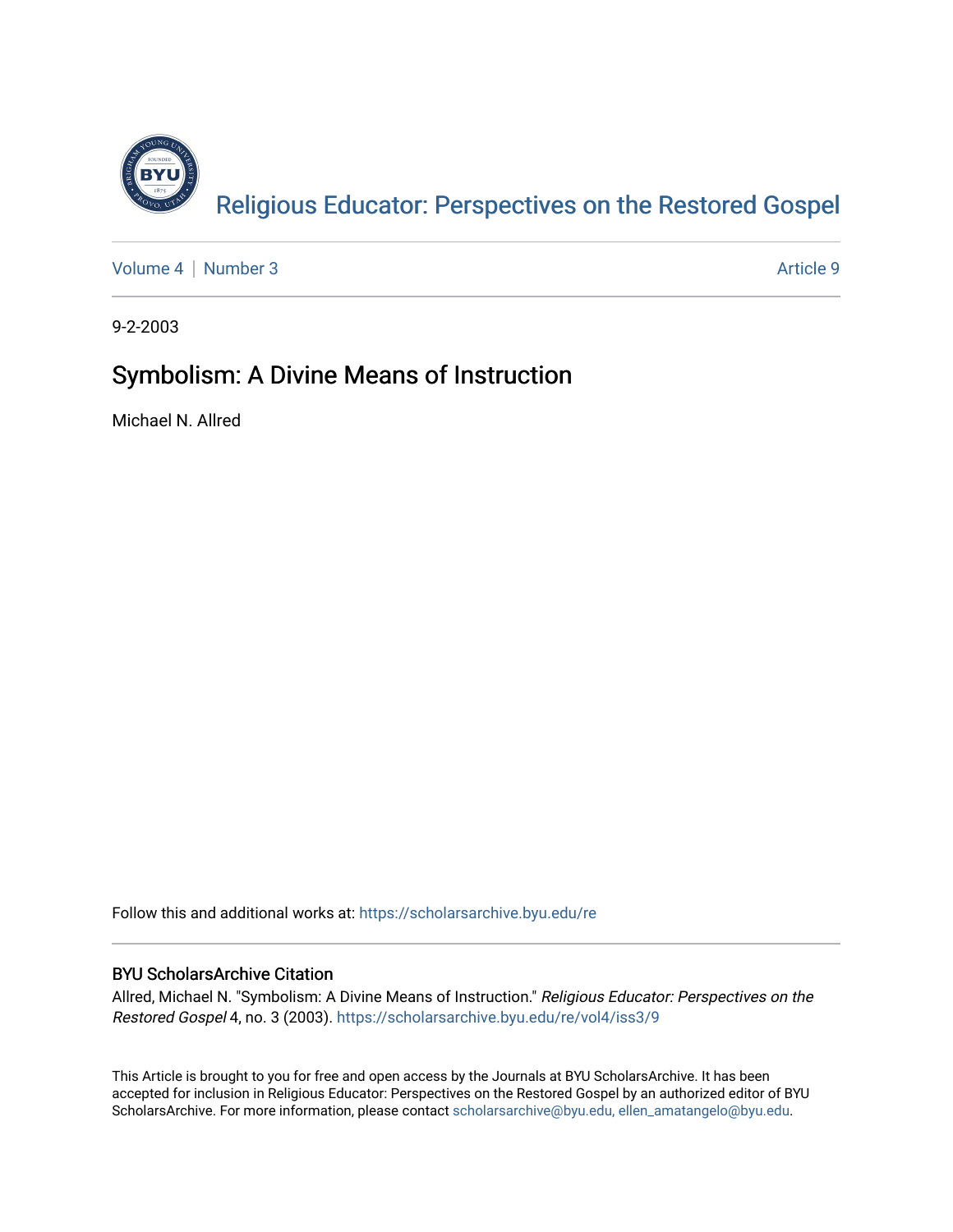

Salt Lake Temple

© by Intellectual Reserve, Inc.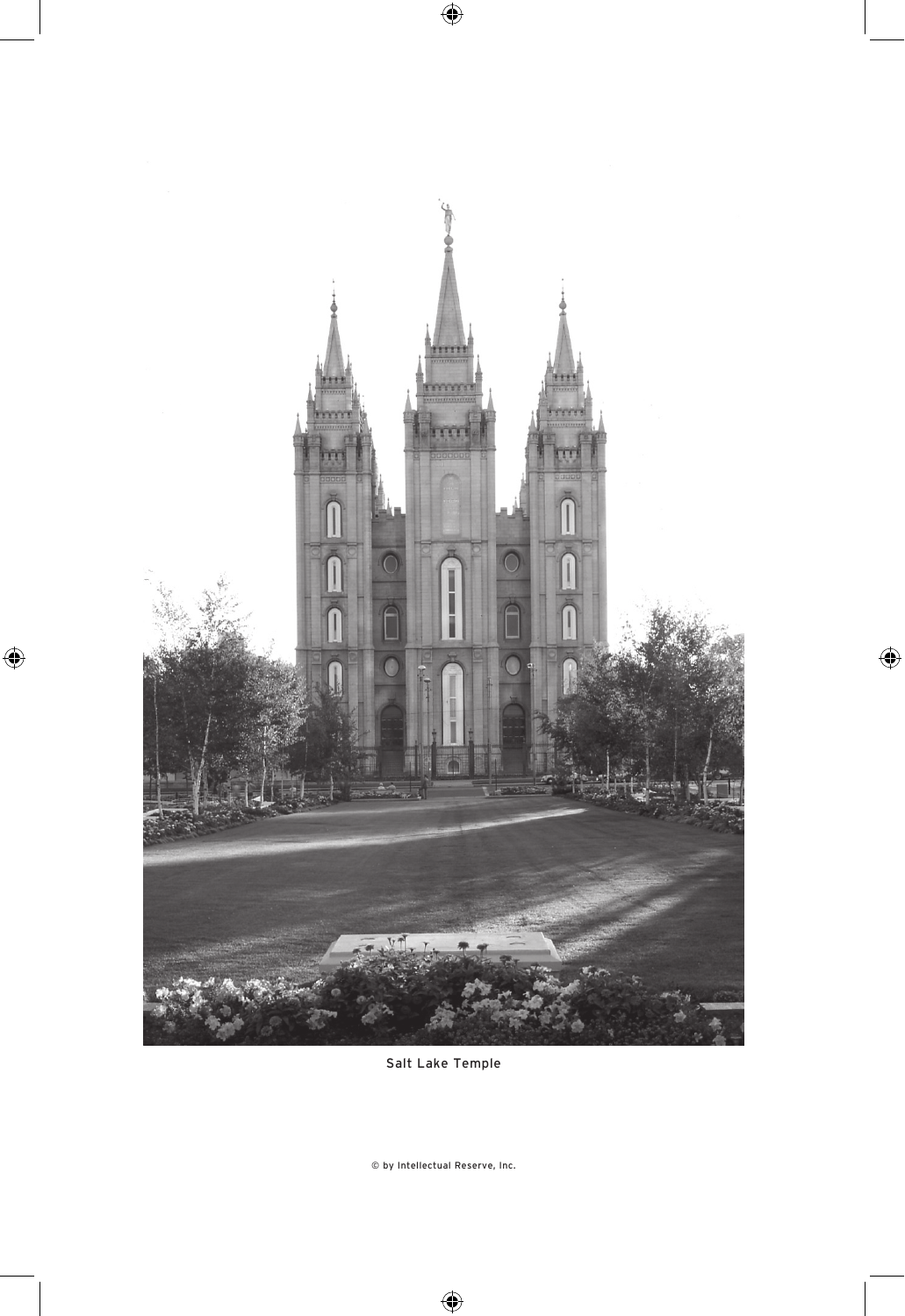# Symbolism: A Divine Means of Instruction

*Michael N. Allred*

*Michael N. Allred currently serves as a coordinator in the U.S. Northeast Area for the Church Educational System.*

 My academic training is in the field of instructional science and learning theory. I have always been fascinated by how individuals best acquire information. Every time instruction is given, it is packaged in some type of presentation or method. One sister in our stake began a lesson on improving family home evenings by displaying a beautiful cake she had made the night before and offering it to anyone who wanted a piece of it. Another sister in the room gladly came to the front of the class, and the instructor promptly stuck her hand in the cake, squishing it between her fingers, and plopped a chunk of it on a garbage bag. She then flipped the remaining goop onto the plate, licked her fingers, and gave the cake to this woman. This volunteer, after recovering from her surprise, declined the invitation to eat what had been given her. The teacher then presented another piece, nicely cut, on a china plate and with a silver fork to another participant in the room. Her point was the same as one President Boyd K. Packer made when he was serving as a mission president: "The lesson was obvious. It was the same cake in both cases, the same flavor, the same nourishment. The manner of serving either made it inviting, even enticing, or uninviting, even revolting. The cake, we reminded the missionaries, represented the gospel. How were they serving it?"**<sup>1</sup>**

 I believe that God is vitally interested in the way His gospel is presented. Often, the presentation or method of instruction makes all the difference not only in acceptance but also in understanding.

A number of years ago as I attended the Salt Lake Temple, I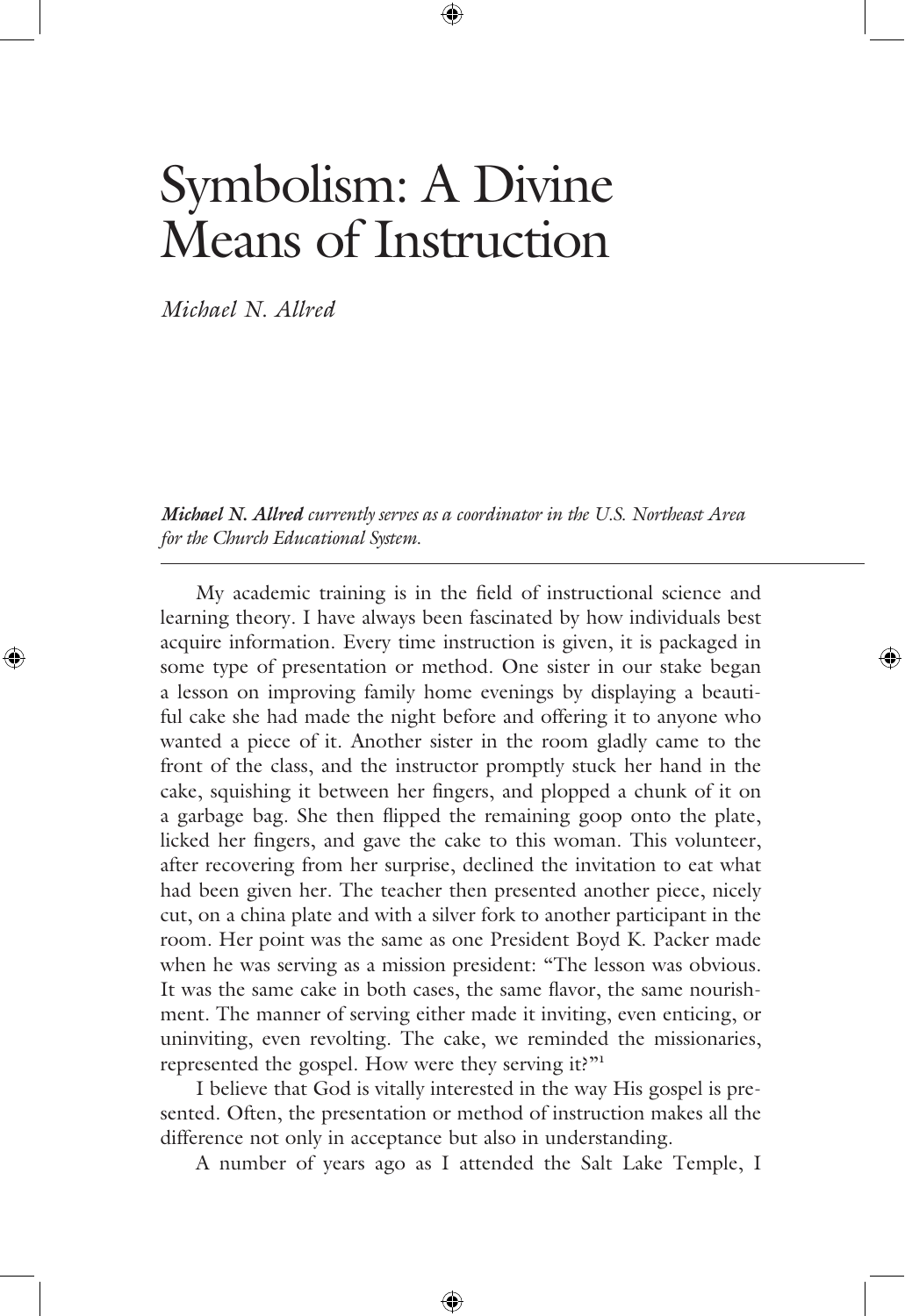noticed a written statement attached to one of the walls: "God teaches by symbols; it is his favorite method of teaching."**<sup>2</sup>** This short statement by Elder Orson F. Whitney ignited my curiosity. Knowing that our Heavenly Father is perfect in all things would lead to the obvious conclusion that He is a perfect teacher. Therefore, it follows that it might be wise to focus on the methods He employs to instruct—in addition to the doctrine or content of the instruction.

 I find that symbolic teaching imprints visual images in my mind. I often have students draw symbols of themselves as a readiness activity for a lesson on scriptural symbolism. Doing this myself, I determined that perhaps a sketch of a bulldog would be the most appropriate symbol for me, as I somewhat resemble this animal and as it represents my personality very well. My wife even honored me with a lovely pencil drawing of a bulldog that now hangs in a prominent place in my office. The drawing inspires me to expend whatever energy is necessary to complete an assignment and refuse to quit when fatigue sets in.

#### **Symbols Powerfully Illustrate Abstract Concepts or Principles**

 Biblical writers often employed visualization techniques to help dramatize the doctrine they wanted to teach. This type of literary magic expanded the writers' mere use of words into a realm of visual images that are lasting, impressive, and illustrative of divine principles. Take, for instance, the doctrinal instruction about repentance and forgiveness provided by Isaiah. The Lord clearly teaches that we must become clean and admonishes His children to "put away the evil of your doings from before mine eyes; cease to do evil" (Isaiah 1:16). He then provides a powerful symbol that "though your *sins be as scarlet*, they shall be as *white as snow*; though they be *red like crimson*, they shall be *as wool*" (Isaiah 1:18; emphasis added). For me, I see in my mind's eye something soaked in blood contrasted with a beautiful, crisp winter morning adorned with newly fallen snow, or I see something stained set against the clean, white wool of a recently shorn sheep. The teaching is complete: regardless of my sin, there is the possibility of complete forgiveness. We can see why God often chooses to instruct His children with symbols. Symbolic teaching helps the scripture student grasp abstract principles, like forgiveness, by providing a physical or tangible vehicle in which to convey them. I rather enjoy this poem written by Marguerite Stewart because it teaches repentance through a symbolic device:

When I went to the door, at the whisper of knocking, I saw Simeon Gantner's daughter, Kathleen, standing There, in her shawl and her shame, sent to ask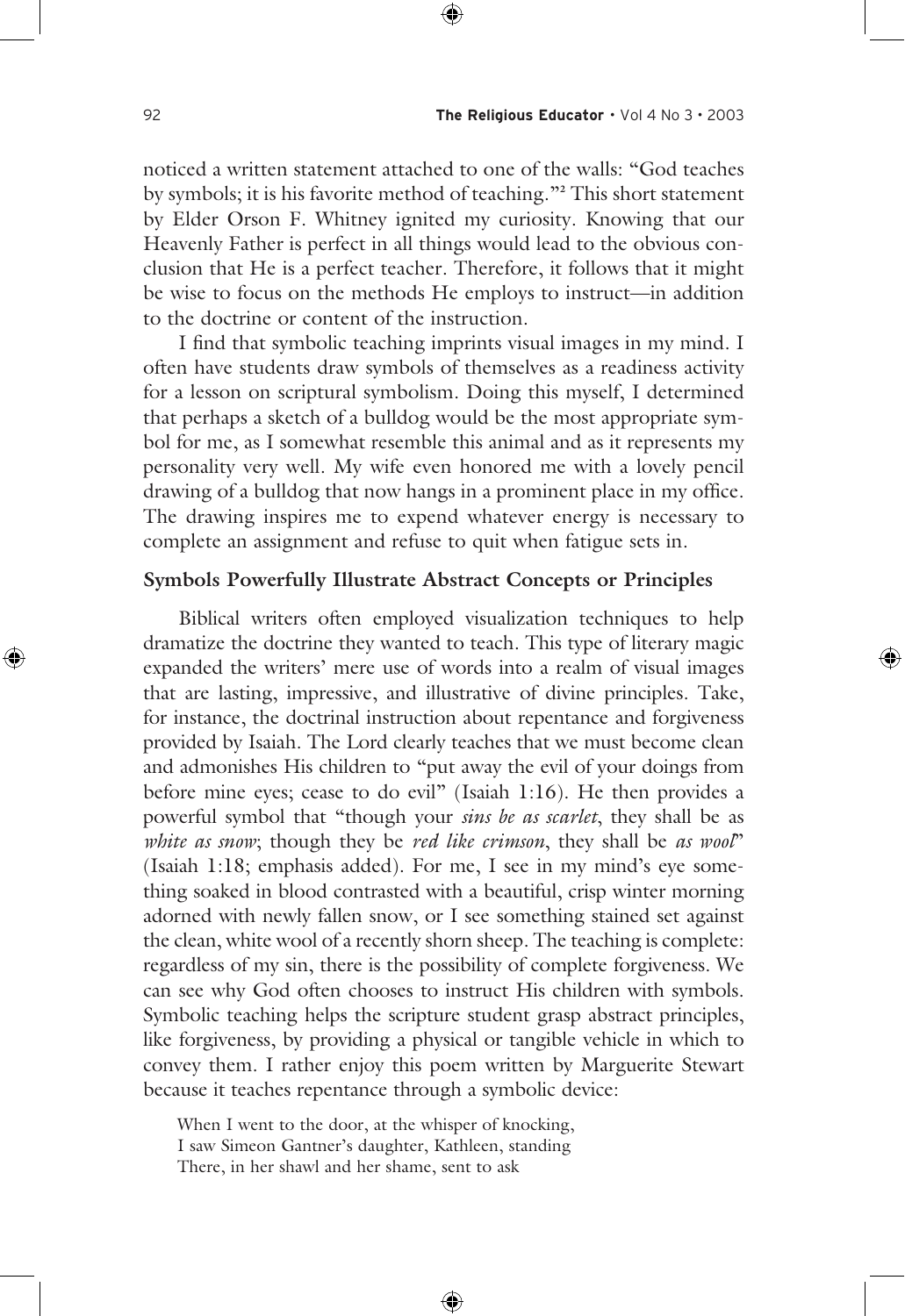"Forgiveness Flour" for her bread. "Forgiveness Flour," We call it in our corner. If one has erred, one Is sent to ask for flour of his neighbors. If they loan it To him, that means he can stay, but if they refuse, he had Best take himself off. I looked at Kathleen . . . What a jewel of a daughter, though not much like her Father, more's the pity. "I'll give you flour," I Said, and went to measure it. Measuring was the rub. If I gave too much, neighbors would think I made sin Easy, but if I gave too little, they would label me "Close." While I stood measuring, Joel, my husband Came in from the mill, a great bag of flour on his Shoulder, and seeing her there, shrinking in the Doorway, he tossed the bag at her feet. "Here, take All of it." And so she had flour enough for many loaves, While I stood measuring.**<sup>3</sup>**

 Flour is an excellent symbol for forgiveness in that it embodies the deeper symbol God often uses to describe what He gives so that we may live. When Jesus fed the five thousand, He did so by offering loaves of bread (see John 6:4–13). Later, He taught that He had been sent from His father to give "life unto the world" (John 6:33). He then connected the dots between what He had done earlier in feeding bread to the thousands to satiate their hunger and what His larger mission was in providing spiritual nourishment to satisfy mankind's spiritual cravings: "I am the bread of life: he that cometh to me shall never hunger" (John 6:35).

 The whole notion of physical and spiritual hunger had been dramatized earlier through the symbols of manna and shewbread. Jesus referred to manna as something familiar to His listeners when He attempted to expand their vision in seeing that He was the bread of life. "Verily, verily, I say unto you, Moses gave you not that bread from heaven; but my Father giveth you the true bread from heaven" (John 6:32). The table of shewbread was positioned in the tabernacle with twelve loaves of bread on it. The priests were instructed to change the bread each week on the Sabbath, at which time they were to eat it. The word *shewbread* literally means the bread of presence, as the bread was placed in the presence of the Lord.**<sup>4</sup>** I can visualize the priests consuming every morsel of bread on a weekly basis. I like to think of these worthy men understanding what the bread represented and the need to completely, wholly take this nourishment into themselves.

 I also see the same modern application as we are invited to the Lord's table not to snack, but rather to feast. Nephi certainly invited us to a similar table: "Wherefore, if ye shall press forward, feasting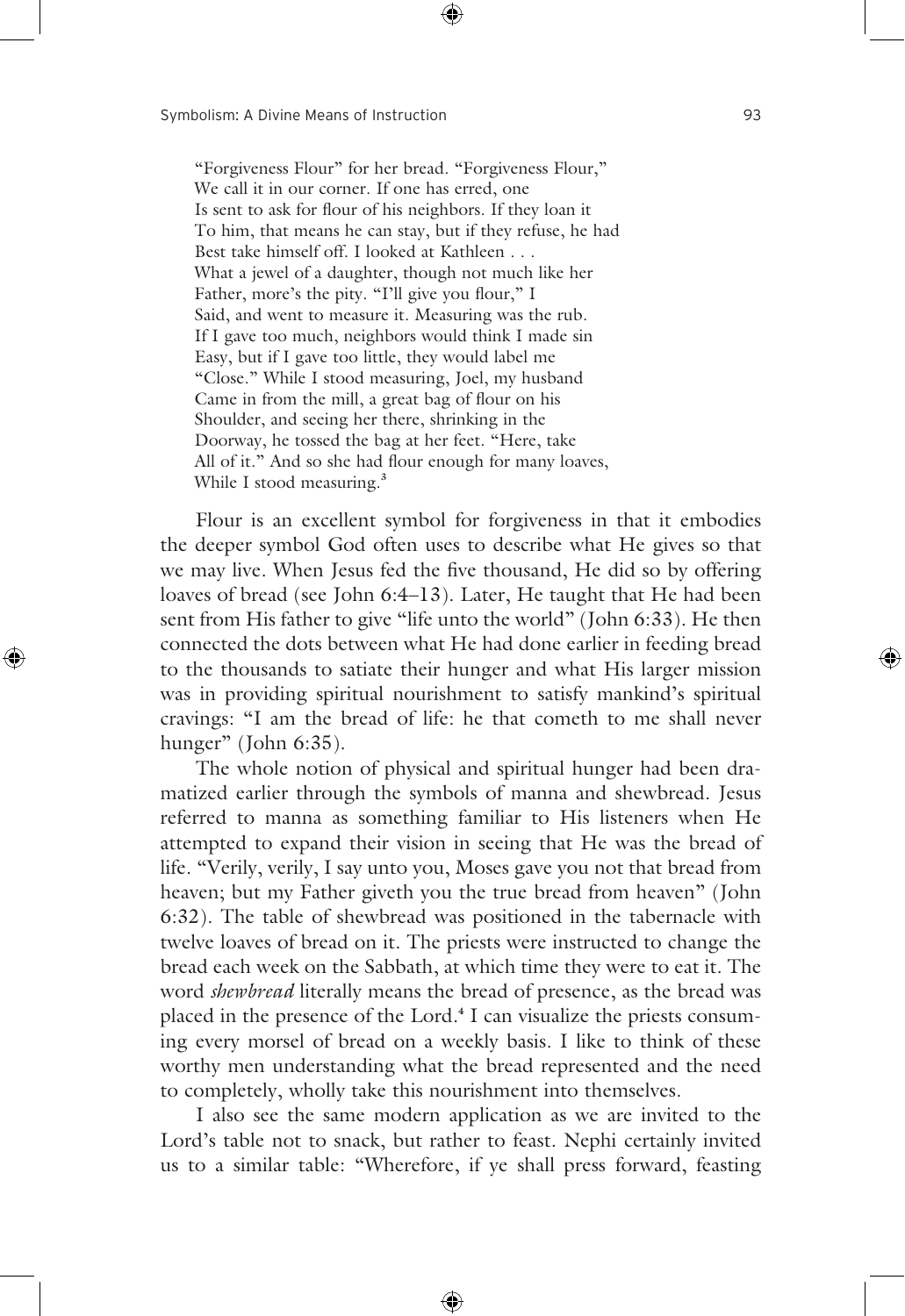upon the word of Christ, and endure to the end, behold, thus saith the Father: Ye shall have eternal life" (2 Nephi 31:20). We must also feast upon the right kind of food, which is this bread of life rather than spiritual junk food. Elder Jeffrey R. Holland provided a powerful metaphor when he questioned, "Are we really nurturing our youth and our new members in a way that will sustain them when the stresses of life appear? Or are we giving them a kind of theological Twinkie—spiritually empty calories?"**<sup>5</sup>**

 Most of us can remember the last time we ate a Twinkie; some of us can even taste it! At one time in my life, I believed Twinkies to be an essential part of my diet. It is not hard for me to understand the physical connection of this item in contrast to the abstract concept of needing constant spiritual nourishment that will build my soul. The ordinance of the sacrament becomes the critical link in the process of receiving this nourishment, to be filled with the Spirit of God (see 3 Nephi 18:9).

 Symbols often represent the tangible evidence that teaches us about God and His laws. This is precisely the evidence Alma offered to Korihor (see Alma 30:43, 44). Korihor had demanded proof from Alma; Korihor wanted a sign to convince him that there is a God (see Alma 30:43). Alma declared that "all things denote there is a God; yea, even the earth, and all things that are upon the face of it, yea, and its motion, yea, and also all the planets which move in their regular form do witness that there is a Supreme Creator" (Alma 30:44). Enoch taught the same truth, which the Lord had declared to Adam, saying, "And behold, all things have their likeness, and all things are created and made to bear record of me, both things which are temporal, and things which are spiritual" (Moses 6:63).

 If a symbol is defined as some object that bears inner or spiritual meaning, then this earth is indeed a primary symbol bearing witness of its Creator. We know, by examining doctrine through the lens of the Restoration, that our earth is a grand symbol for everything that is required of us as mortals. It teaches the plan of salvation in the very steps it has gone through and will go through in the future. Daniel Ludlow wrote: "As a living entity, the earth itself is subject to laws, obedience to which will gain for the earth a celestial glory. The earth was baptized of water at the time of the flood; will be baptized of fire and the spirit; will die, be resurrected, and attain a physical celestial status as a fit dwelling place eternally for the celestial beings."**<sup>6</sup>**

 One day as I was pondering this subject, listening to music while visiting a fairly distant unit in my CES assignment, one of the songs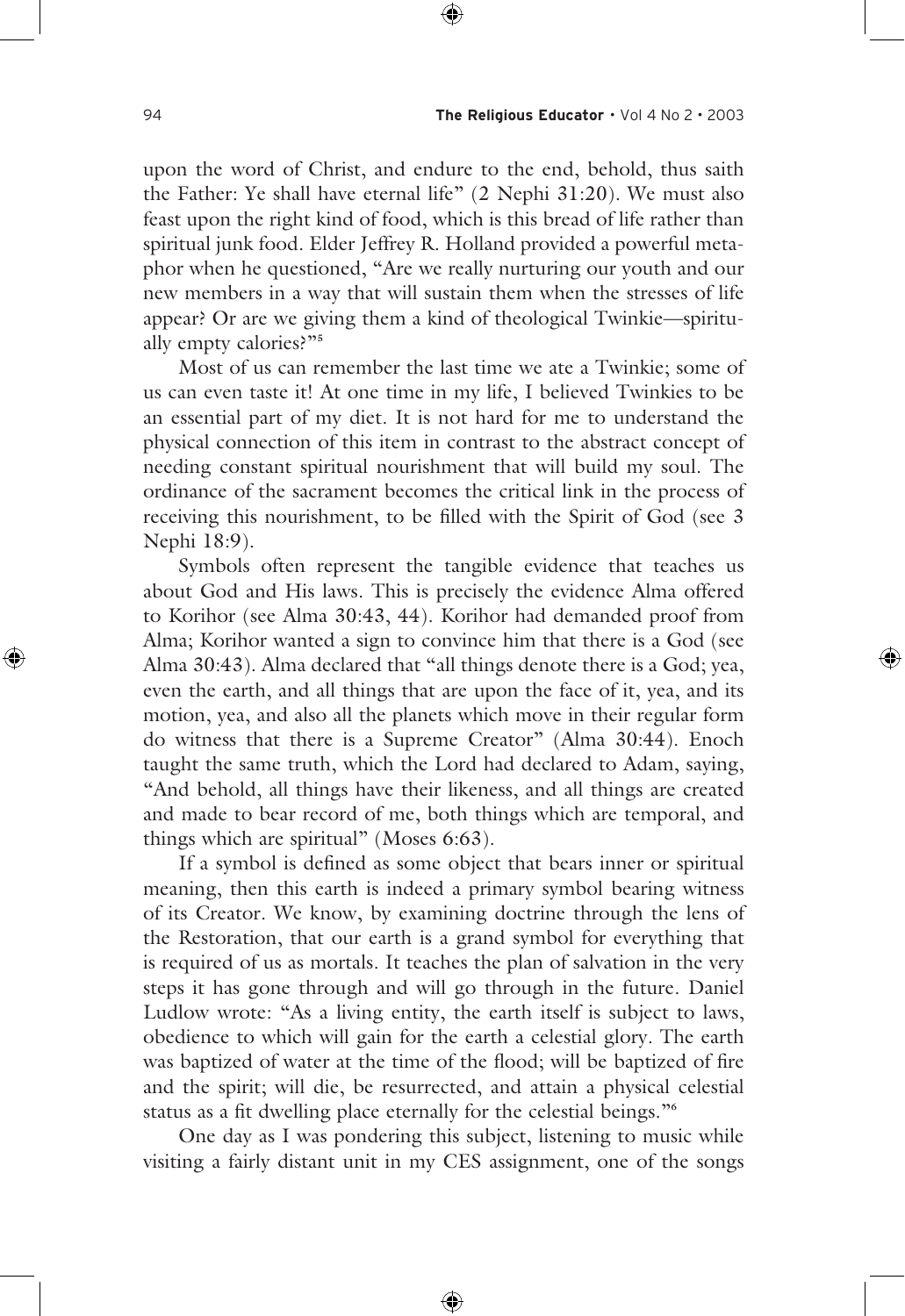caught my attention. I must have listened to it four or five times as it spoke with music and lyrics about this principle of the earth being a divine symbol of God's love and concern for His children. The song is entitled "This Is My Father's World," by Amy Grant, a popular Christian singer.

This is my Father's world. And to my listening ears All nature sings and round me rings The music of the spheres This is my Father's world. The birds their carols raise The morning light, the lily white Declare their maker's praise

This is my Father's world. I rest me in the thought Of rocks and trees, of skies and sea His hands the wonders wrought

This is my Father's world. O' let me ne'er forget That though the wrong seems oft so strong God is the ruler yet

This is my Father's world. Why should my heart be sad The Lord is king, let the heavens ring God reigns, let the earth be glad. This is my Father's world.

He shines in all that's fair In the rustling grass, I hear Him pass. He speaks to me everywhere In the rustling grass, I hear Him pass. He speaks to me everywhere.**<sup>7</sup>**

 It should not surprise us that others of faith, although not of our faith, uncover and explain certain truths just as we would as members of The Church of Jesus Christ of Latter-day Saints. We know that the complete gospel was first given to Adam: "And thus the Gospel began to be preached, from the beginning, being declared by holy angels sent forth from the presence of God, and by his own voice, and by the gift of the Holy Ghost. And thus all things were confirmed unto Adam, by an holy ordinance, and the Gospel preached, and a decree sent forth, that it should be in the world, until the end thereof; and thus it was. Amen" (Moses 5:58–59).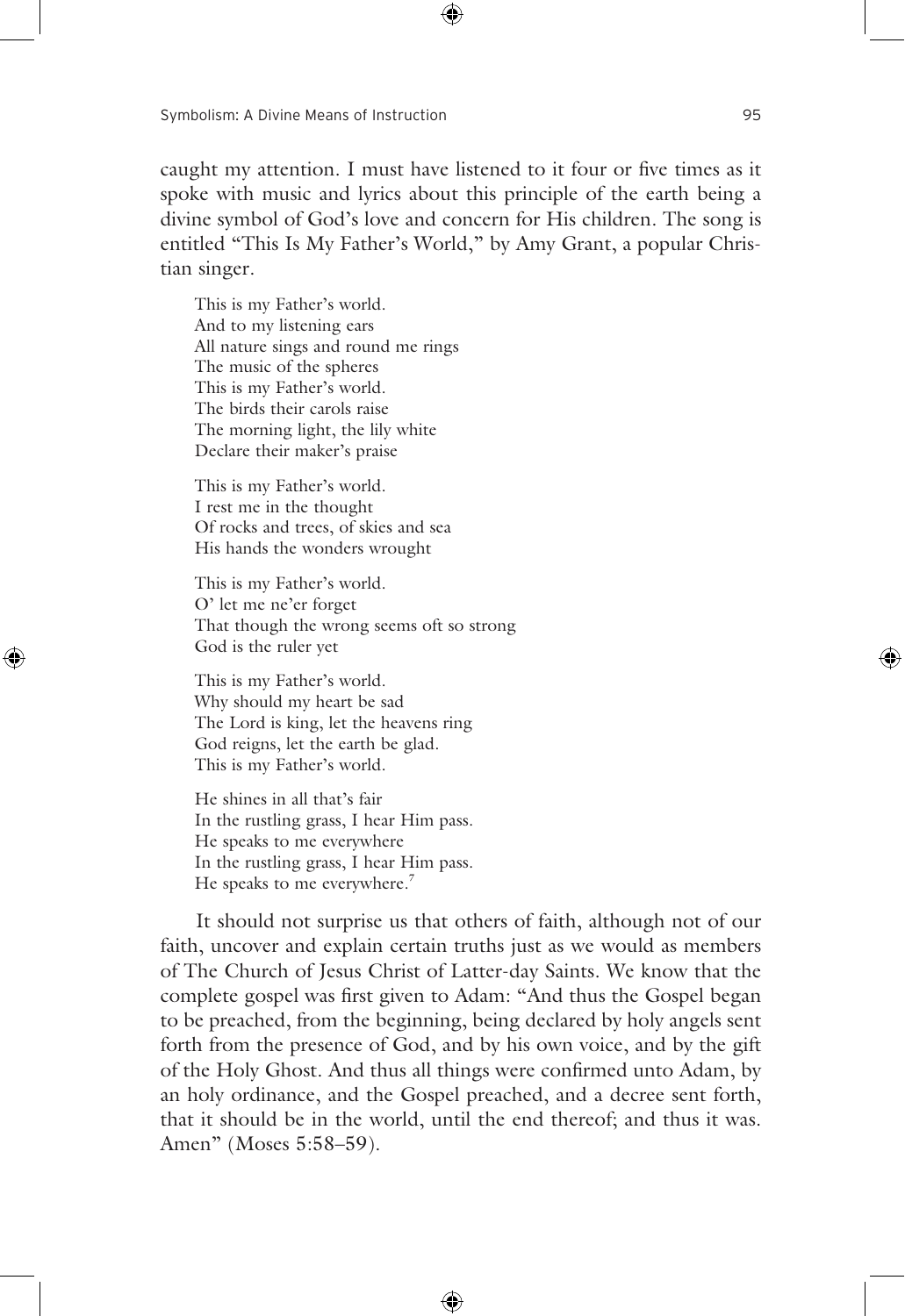President Joseph F. Smith averred:

 Undoubtedly the knowledge of this law and other rites and ceremonies was carried by the posterity of Adam into all lands, and continued with them, more or less pure, to the flood, and through Noah, who was a "preacher of righteousness," to those who succeeded him, spreading out into all nations and countries, Adam and Noah being the first of their dispensations to receive them from God. What wonder, then, that we should find relics of Christianity, so to speak, among the heathens and nations who know not Christ, and whose histories date back beyond the days of Moses, and even beyond the flood, independent of and apart from the records of the Bible.**<sup>8</sup>**

 I submit that often these relics are either minute or cosmic symbols that teach anyone with a believing heart about the majesty of God. As Elder Neal A. Maxwell has taught on several occasions, we are all part of a "witnessing universe."**<sup>9</sup>**

 Over the past twenty-six years of teaching mostly abstract concepts or principles, I have found that some tangible object anchored my most memorable lessons. At least these symbolic objects caught my learners' attention and provided a focal point of instruction. For example, I have regularly used salt, water, a light bulb, and a bit of electricity to demonstrate the critical issue of honoring our covenants with God. The bulb lights up when salt is stirred in the water where electricity is present. God uses these tangible, everyday objects of light and salt to help us better understand that we become a light to others when we make and keep covenants, which brings power into our lives (see Matthew 5:13–16; D&C 101:39).

 One of President Packer's well-known teaching examples also focuses on the notion of providing a physical symbol or object when he tried to talk about his testimony. Although his testimony was very real, he found it difficult to explain to a nonbeliever, especially someone who was quick to ridicule spiritual truths that do not lend themselves to empirical evaluation. His experience sounds hauntingly similar to Alma's experience with Korihor. Elder Packer recounts:

 I sat on a plane next to a professed atheist who ridiculed my belief in God. I bore my testimony to him: "There is a God. I know He lives!"

 He said: "You don't know. Nobody knows that. You can't know it." When I would not yield, the atheist posed perhaps the ultimate challenge to testimony. "All right," he said in a sneering, condescending way, "you say you know." Then, "Tell me how you know."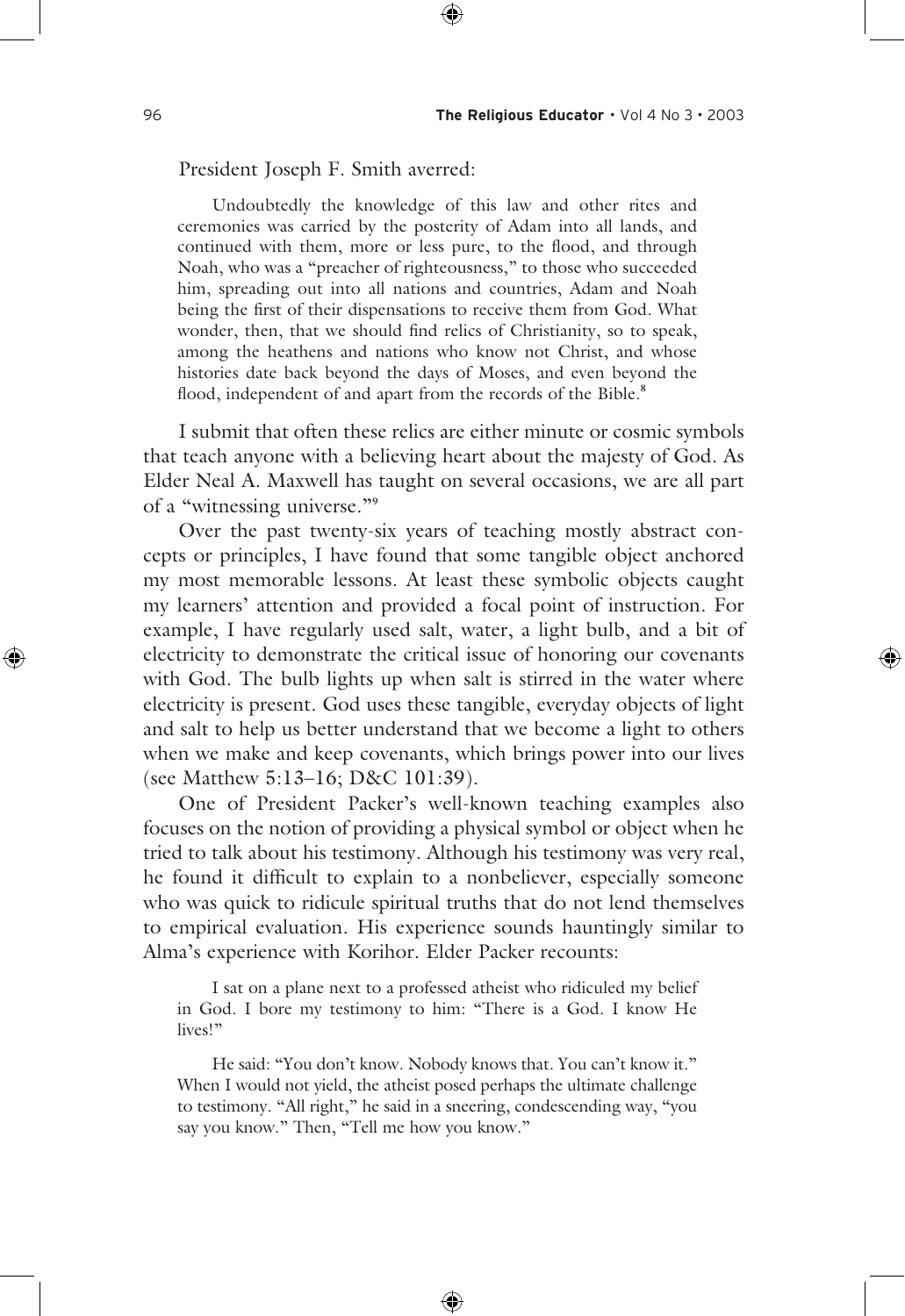I could not do it. I was helpless to communicate. When I used the words spirit and witness, the atheist responded, "I don't know what you are talking about." The words prayer, discernment, and faith also were meaningless to him.

 "You see," he said, "you don't really know. If you did, you would be able to tell me how you know."

 Perhaps, I thought, I had borne my testimony to him unwisely, and I was at a loss as to what to do. Then came the experience. A thought, a revelation, came into my mind, and I said to the atheist: "Let me ask you a question. Do you know what salt tastes like?"

"Of course I do," was his reply.

"When did you taste salt last?"

"I just had dinner on the plane."

"You just think you know what salt tastes like," I said.

 He insisted, "I know what salt tastes like as well as I know anything."

 "If I gave you a cup of salt and a cup of sugar, could you tell the salt from the sugar if I let you taste them both?"

 "Now you are getting juvenile," he said. "Of course I could tell the difference. I know what salt tastes like. I know it as well as I know anything."

 "Then," I said, "assuming that I have never tasted salt, explain to me just what it tastes like."

 After some thought, he ventured, "Well—I—uh, it is not sweet, and it is not sour."

"You've told me what it isn't, not what it is."

 After several attempts, of course he could not do it. He could not convey, in words alone, so ordinary an experience as tasting salt.

 I bore testimony to him once again and said: "I know there is a God. You ridiculed that testimony and said that if I did know, I would be able to tell you exactly how I know. My friend, spiritually speaking, I have tasted salt. I am no more able to convey to you in words alone how this knowledge has come than you are able to tell me what salt tastes like. But I say to you again, there is a God! He lives! And just because you don't know, don't try to tell me that I don't know, for I do!"

 As we parted, I heard him mutter: "I don't need your religion for a crutch. I don't need it."**<sup>10</sup>**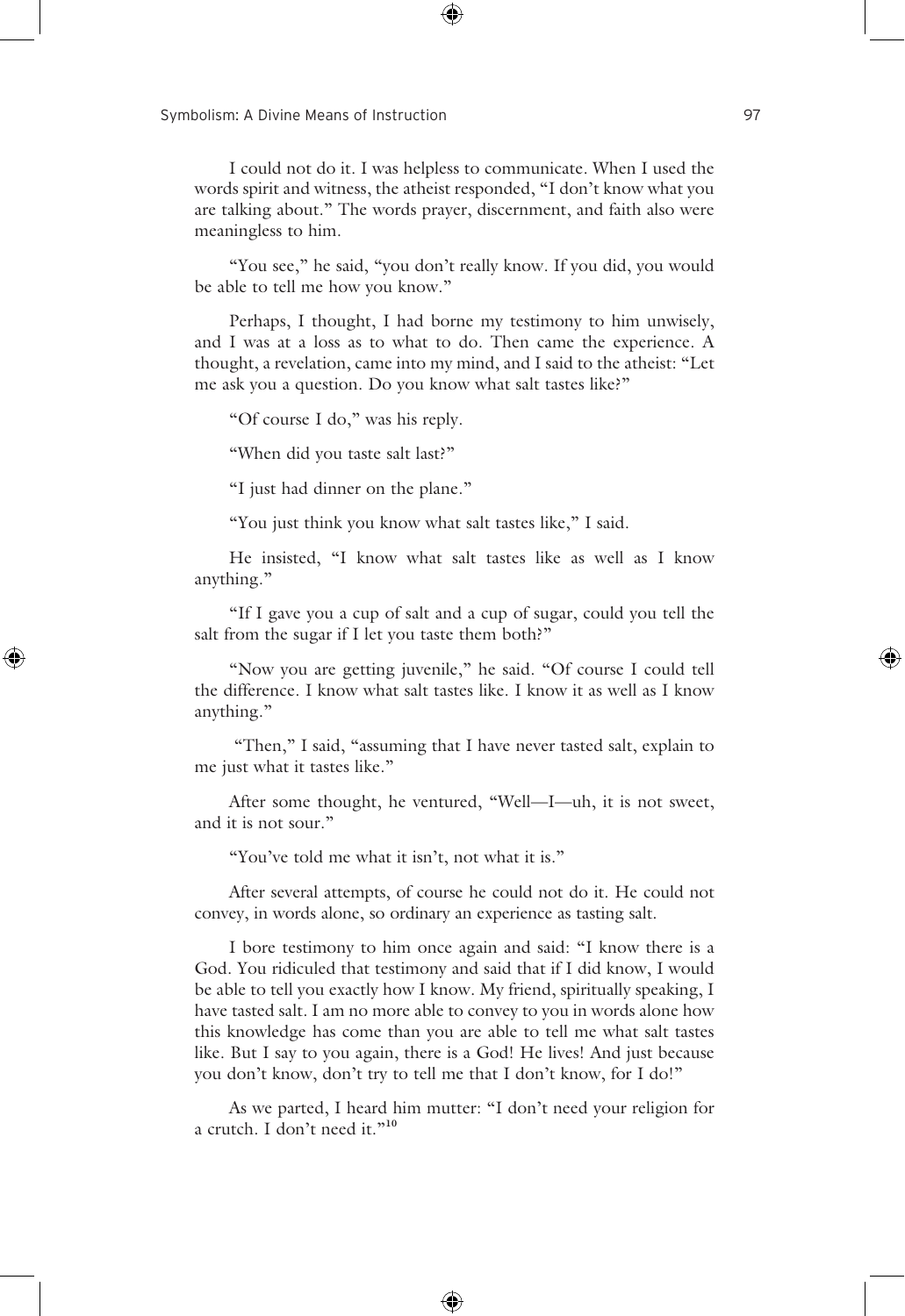#### **Symbols Are Universal**

 A ring carries universal application as a symbol. It indicates, among other things, commitment, marriage, eternity, a covenant, love, and promises. Using a ring as his symbol, the Prophet Joseph Smith taught a bit about eternity: "The elements are eternal. That which has a beginning will surely have an end; take a ring, it is without beginning or end—cut it for a beginning place and at the same time you have an ending place."<sup>11</sup>

 When I served a mission in Venezuela, I had little trouble adjusting to traffic laws in South America because the signs had familiar shapes, even though the words were in a different language. A stoplight conveys the same meaning regardless of its physical location. Colors invoke not only emotion but also meaning. In most cultures, white connotes the notion of purity and cleanliness, whereas black seems to represent darkness and evil. I find one of the most fascinating passages about symbolic color in the book of Revelation. John describes the celestial kingdom and, specifically, the throne of God (see Revelation 4:3). One of the gems in the throne is green. We associate the color green with eternity as the evergreen of the Christmas tree. John uses this association to convey the principle that the God we love and worship is everlasting and eternal. By extension, I have felt that John wants us to visualize the throne through his writing and realize that we too can become everlasting through our relationship with God as His children.

 The caduceus is the universal symbol of medicine. You often see this icon on a doctor's vehicle to identify the driver as a physician. This sign intertwines a rod with two snakes and wings at the top of the staff. Interestingly, this symbol of healing reflects the healing that took place for the children of Israel in the wilderness. All the Israelites needed to do was look at the serpent on the brass pole Moses had made in order to be cured (see Numbers 21:6–9). Alma used this Old Testament type in admonishing the Zoramites to look to Christ for their own salvation. He first reminded them that "a type was raised up in the wilderness, that whosoever would look upon it might live. And many did look and live" (Alma 33:19). He then taught them that this represented Christ and admonished them to "cast about your eyes and begin to believe in the Son of God, that he will come to redeem his people, and that he shall suffer and die to atone for their sins" (Alma 33:22).

 Architecture both inspires and teaches with symbols. The Salt Lake Temple is a powerful architectural symbol of everything Latter-day Saints believe. The structure itself breathes lessons about constancy and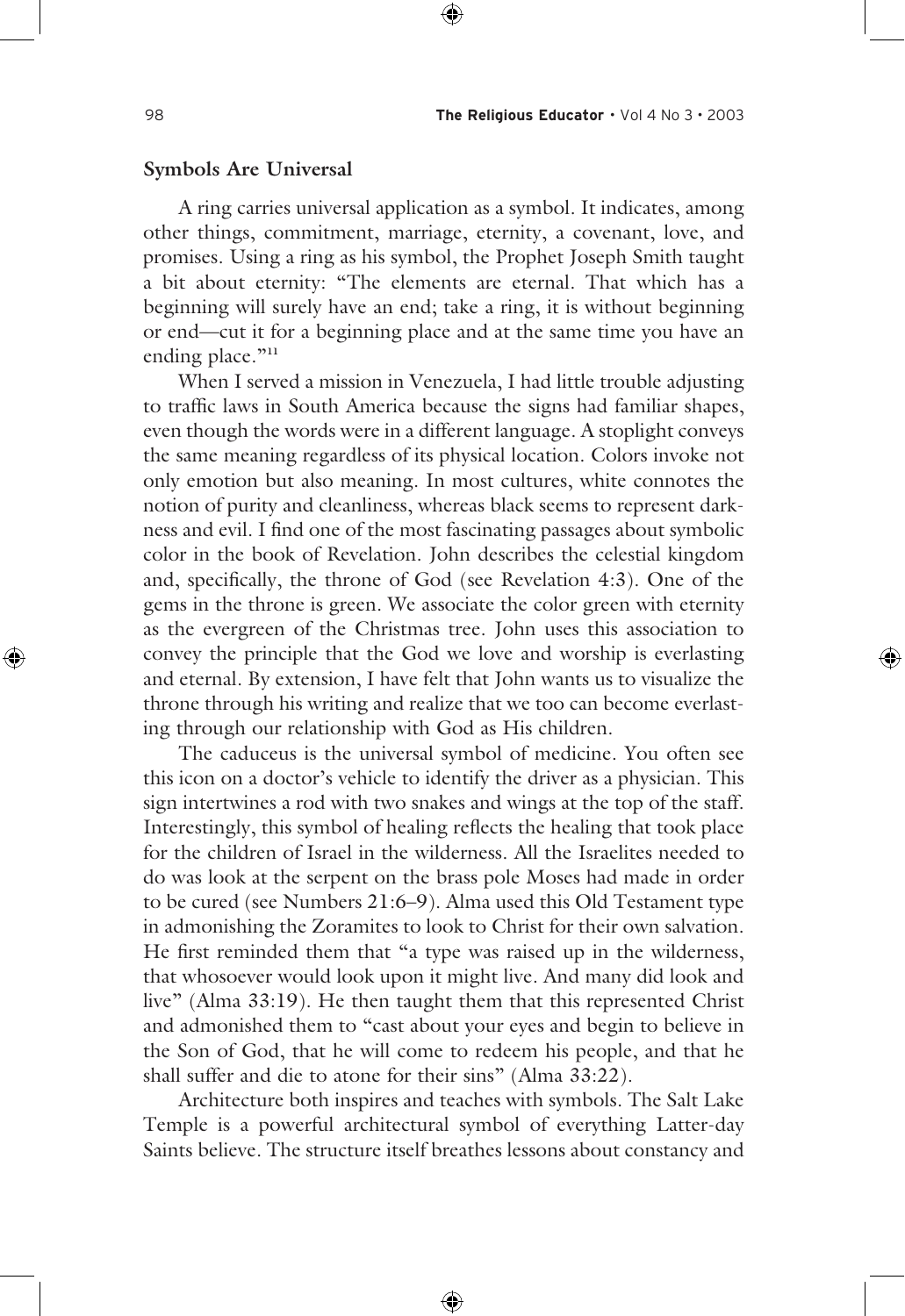stability that come only through righteousness. The actual purpose of the building itself elevates desires beyond the plane of this existence and demands sacrifice in some equivalent manner to that which was given in the temple's construction. Embedded in the granite are heavenly symbols teaching mortals that our God is the creator, organizer, and finisher of each nook and cranny of His infinite universe!

 Certain animals or creatures represent powerful symbols for the truths they teach. The dragon is associated with Satan (see Revelation 12:3–4). "Dragons, as monsters, are autochthonous 'masters of the ground,' against which heroes, conquerors and creators must fight for mastery. . . . Killing the dragon is the conflict between light and darkness, the slaying of the destructive forces of evil."**<sup>12</sup>**

 The Psalmist connected the dragon with "the shadow of death" (Psalm 44:19). Thus, we encounter in the pages of scripture Michael warring against the dragon long before this earth came into existence (see Revelation 12:7). Michael seems to have received the unenviable assignment of fighting this beast not only in heaven but now here on earth (see D&C 88:115). A dragon, especially one with seven heads and ten horns, as described by John the Revelator, provides a vivid and frightening sight (see Revelation 12:3). This dragon in Revelation has the ultimate goal of devouring its prey (see Revelation 12:4). In more literal terms, Satan has really only one purpose, which is the destruction of mankind (see D&C 10:27). This motif of a dragon has invested itself in the mythology of knights slaying fire-breathing dragons and saving damsels in distress. In a very real sense, there are knights today clothed in God's armor battling daily against evil and providing spiritual safety for themselves and others for whom they are responsible (see Ephesians 6:11–17).

 In contrast, the dove symbolically becomes the opposite of the dragon. It is closely tied to the Holy Ghost and things of goodness, usefulness, truth, and light. "The dove sits in the branches of the Tree of Life and appears with the fruit of the tree and vases of the waters of life."**13** Joseph Smith revealed that the dove was given to Abraham as a sign (see Abraham, facsimile 2, explanation of figure 7). The Bible Dictionary indicates that "we suppose that [the dove] has been similarly made known to other prophets on occasion since the time of Adam."**<sup>14</sup>** The dove brought back "an olive leaf pluckt off: so Noah knew that the waters were abated from off the earth" (Genesis 8:11). Interestingly, the heading to section 88 in the Doctrine and Covenants notes that the revelation was like an "olive leaf . . . plucked from the Tree of Para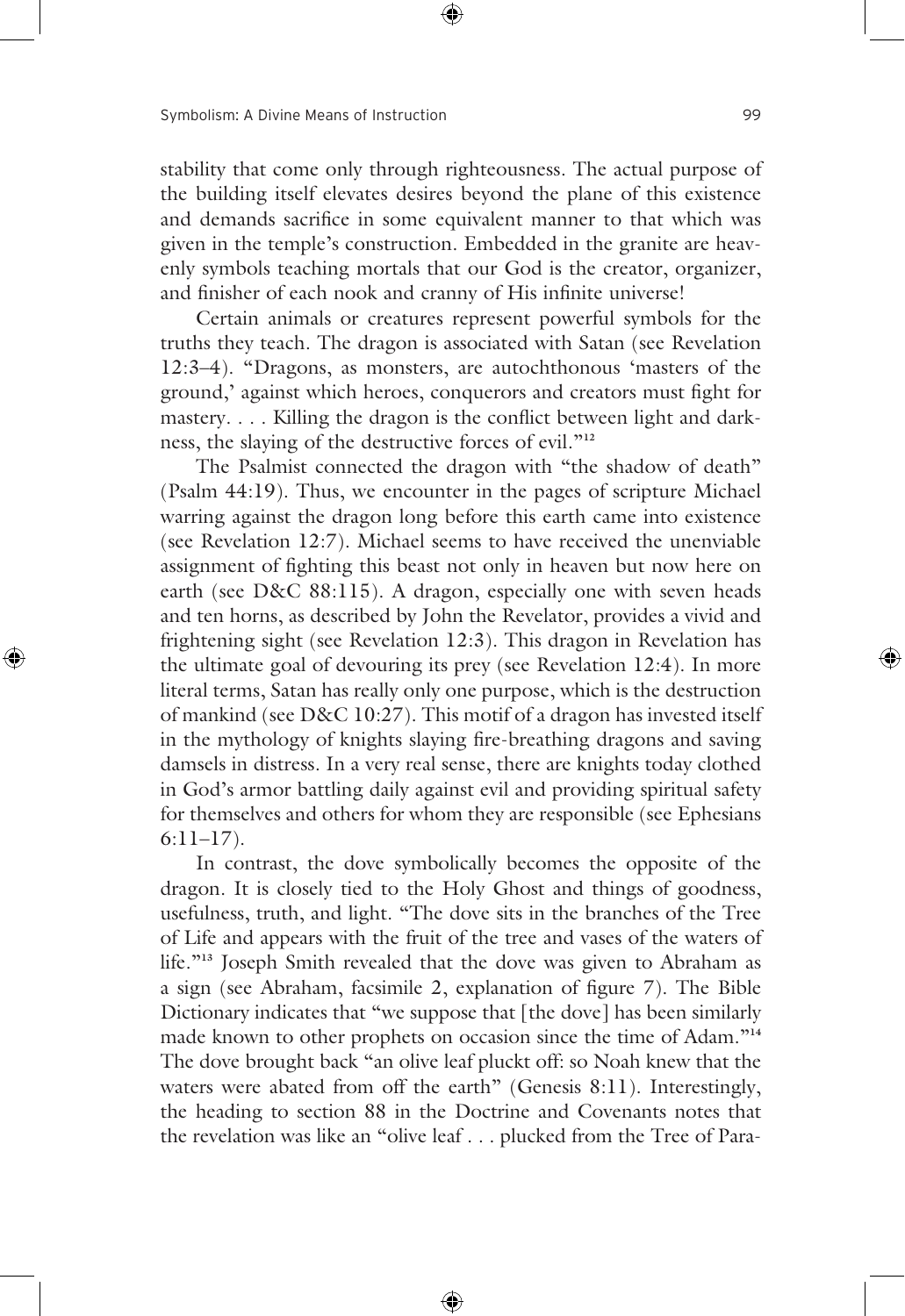dise, the Lord's message of peace to us."**15** A dove appeared as a sign of the Holy Ghost at the baptism of the Savior (see Matthew 3:16). The Prophet Joseph gave this explanation to its appearance at the baptism: "The sign of the dove was instituted before the creation of the world, a witness for the Holy Ghost, and the devil cannot come in the sign of a dove. The Holy Ghost is a personage, and is in the form of a personage. It does not confine itself to the *form* of the dove, but in *sign* of the dove. The Holy Ghost cannot be transformed into a dove; but the sign of a dove was given to John to signify the truth of the deed, as the dove is an emblem or token of truth and innocence."**<sup>16</sup>**

 Although there are many other symbolic creatures, one of the most instructive is the ox. It was the emblem of the tribe of Ephraim.**17** It is a powerful animal and congruent symbol for the responsibility laid upon the shoulders of Ephraim to assist in the latter-day gathering of believing Israel (see Deuteronomy 33:17). When I see the font in a temple baptistry, I am visually reminded of my responsibility as a member of this tribe to assist in the redemption of mankind by providing myself as proxy in the saving ordinances for my ancestors who have gone before me. At least a part of the burden rests squarely upon my back, just as the font rests on the back of those twelve oxen. I have also heard that we should be equally yoked in conjunction with marriage, with a priesthood leader, or with a coworker. Once I participated in a lesson where the teacher brought in a yoke from the farm and demonstrated its use by putting two volunteers on each side. He then made the point that in critical relationships, it is essential to pull together just as two equally matched oxen do. The benefit is in the result of more effectively and efficiently accomplishing the objective, just as strong oxen made their way slowly and steadily across pioneer trails more than a century ago.

 Truly, "symbols are the timeless and universal language in which God, in his wisdom, has chosen to teach his gospel and bear witness of his Son."**18** For me, the symbolic images of scripture imprint doctrine into my long-term memory.

#### **Additional Examples of Symbolism in Old Testament Times**

 The tabernacle erected in the stark wilderness provided constant visual instruction to the Israelites. It taught how Christ stands in the midst of this barren world, requiring that we simply turn and face Him. If we will turn to Him, He promises to guide us so that we will be like a watered garden (see Isaiah 58:11). When King Benjamin delivered his final sermon, the people congregated around the temple, being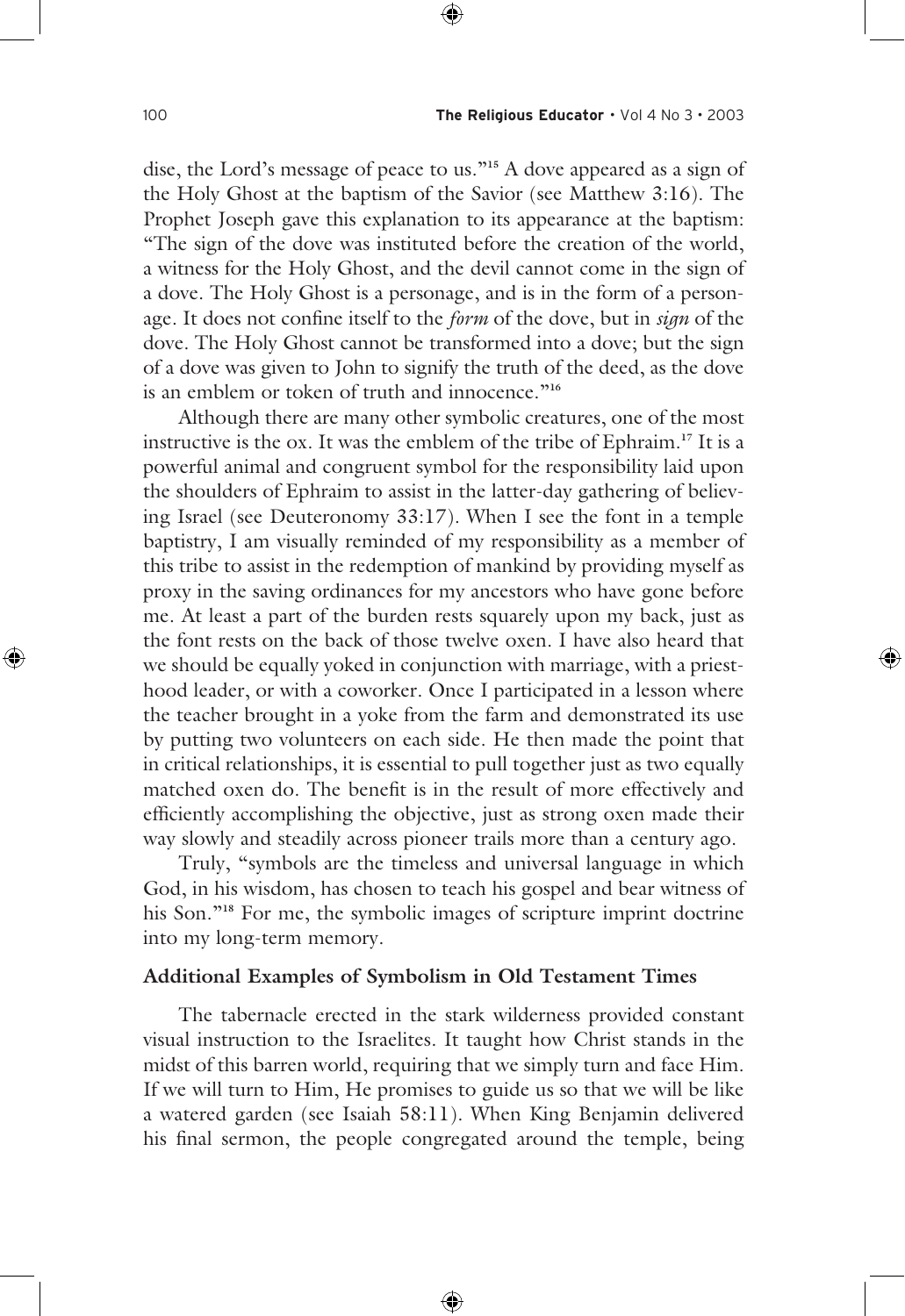instructed to position their tents with the doors facing the temple (see Mosiah 2:5–6).

 The words that John used at the beginning of his gospel, "the Word. . . *dwelt* among us" (John 1:14; emphasis added), meant to tent or encamp, to reside.**19** It could be said that John wrote that Christ chose to tabernacle with mortals. The tent or tabernacle provided shelter and a place to worship. The focus of protection and communion always resides within the power of the Savior. Isaiah taught this same principle when he encouraged the Church to "enlarge the place of thy tent, and let them stretch forth the curtains of thine inhabitants: spare not, lengthen thy cords, and strengthen thy stakes" (Isaiah 54:2). Individuals will find safety in today's world only within the protective confines of committed Church membership and, more specifically, in covenant relationships with God and His Son. The charge is to lengthen our reach and provide a spiritual shield for the entire earth.

 The high priest who officiated in the tabernacle was a constant reminder of the saving grace of Jesus Christ. The clothing he wore symbolically taught not only his role as a priest but more importantly the function of our Lord. He represented the Savior and bore the responsibility of all Israel upon his shoulders. An onyx stone upon each shoulder held his clothing in place, with the names of the sons of Israel engraved upon the stones. He wore a breastplate of fabric over his chest with a precious stone set in it for each of the sons of Israel. We know that the Savior loves us; we are His precious children; He bore our sins; and He keeps us close to His heart. Attached to the end of the priest's robe were pomegranates. Their odor is pleasant and sweet—just as the Savior and His word are the most pleasant and sweetest of all things we can desire. There were also bells sewn to the bottom of the high priest's clothing, which signaled the sounding of God's word or revelation and which we must heed for our own salvation's sake.**<sup>20</sup>**

 In a personal way, this means that I need to tune my ear and heart to the soundings of revelation, both customized revelation that comes privately and public revelation given by our presiding high priest, for his word represents the Savior's words (see D&C 107:66; 1:37–38).

 Leviticus 14 contains one of the most dramatic illustrations of the power of symbols to teach gospel principles. It describes a very detailed ritual that seems to have little relevance to us today. However, on closer examination, the principles of salvation are on full display.

 All of us must come to the priest—Christ—to be cleansed and healed. Because of our sinful natures, He will come to us out of the camp. Elder Holland wrote that "Christ will run to [us], and is running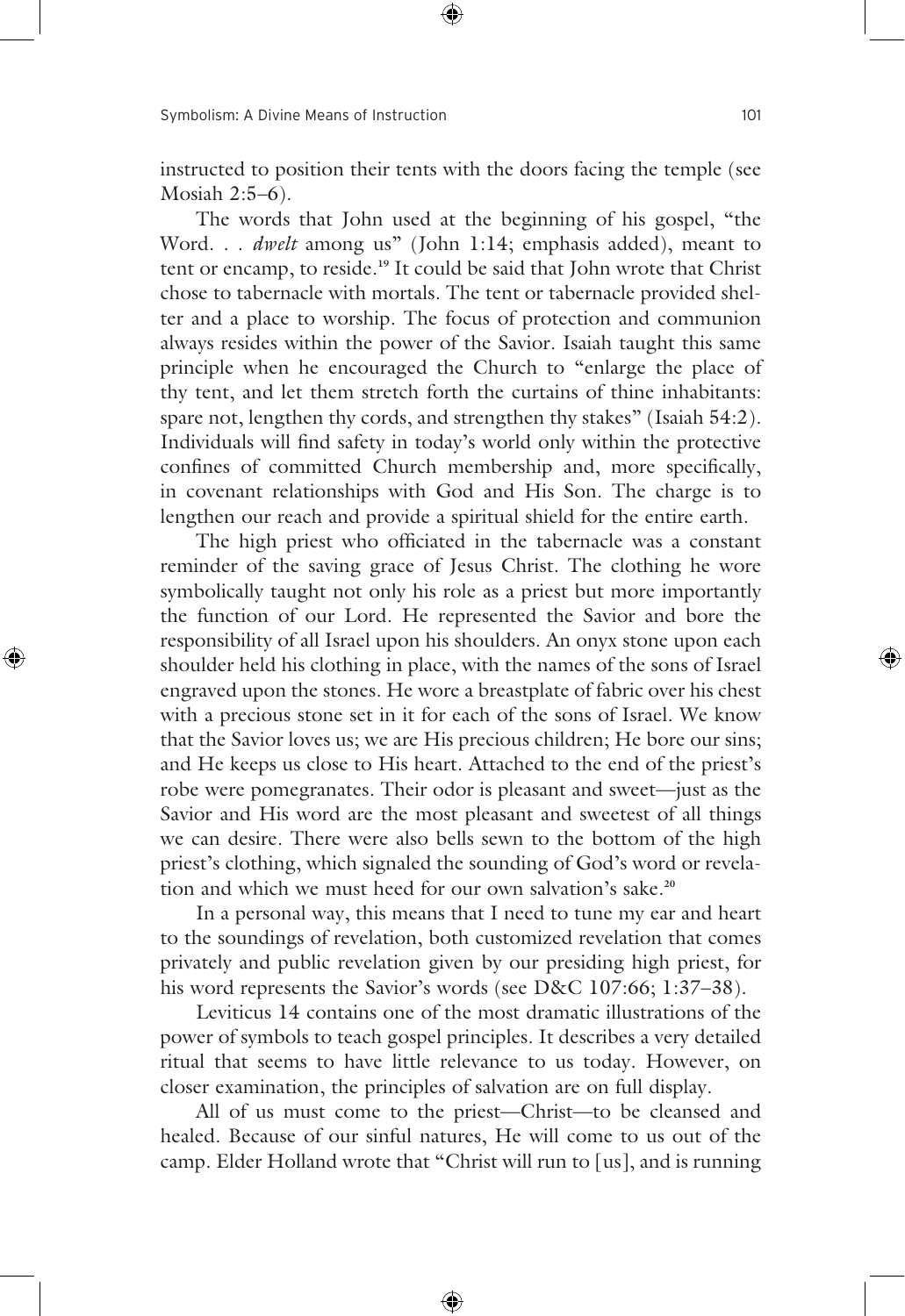even now, if [we] will but receive the extended arm of His mercy."**<sup>21</sup>** The angel taught Nephi that this act was the condescension of God (see 1 Nephi 11:16, 26–27). We understand this concept when we sing, "I marvel that he would descend from his throne divine."**22** The act of killing one of the sacrificial birds is a metaphor for what we must do to be clean, in what Paul called being dead to sin, with the need to crucify our old self or destroy that wicked part of us (see Romans 6:2, 6). King Benjamin warned and counseled, "The natural man is an enemy to God . . . unless he yields to the enticings of the Holy Spirit, and putteth off the natural man and becometh a saint through the atonement of Christ" (Mosiah 3:19).

 One of the most powerful images in the entire rite is the act of the leper—the sinner—shaving off all his hair, from his head to his toes. The visual image teaches that we must become like a newborn babe, totally clean and pure, to enter back into the presence of the Father; it is the process of being born again through the elements of blood, water, and spirit (see 3 Nephi 11:37–38; John 3:3–5; Moses 6:59).

#### **Principles of Interpretation**

 One of the most important tools available to correctly understand the meaning of a particular symbol is to examine it within its scriptural context. For example, the element of blood has various meanings depending upon its context. In Genesis 9:4, blood equates with life; in Moses 6:60, blood now represents the Atonement and sanctification; and in 2 Nephi 9:44, blood becomes a symbol for sin and spiritual death.

 It is always helpful to use the study aids available within our scriptures. Ezekiel 37:24 is an excellent example of how the chapter heading, in essence, helps in the interpretation of who "David my servant" is. The heading indicates, "The Messiah shall reign over them." Thus, in this instance, the servant David represents the Savior. In Joel 1:4 we learn by examining the footnote that the various stages of the locust represent invading or conquering armies.

 Often, the most helpful tool is to examine the symbol itself and determine what it represents or teaches. Jeremiah uses the symbols of fishers and hunters to represent those who will gather Israel back to God (see Jeremiah 16:16). But why did Jeremiah use two different symbols to illustrate the concept of sharing the gospel and reclaiming those with believing hearts? By the very nature of the symbols of fishing and hunting, I begin to see how these two methods of gathering will differ. The fishers will be successful in gathering great numbers with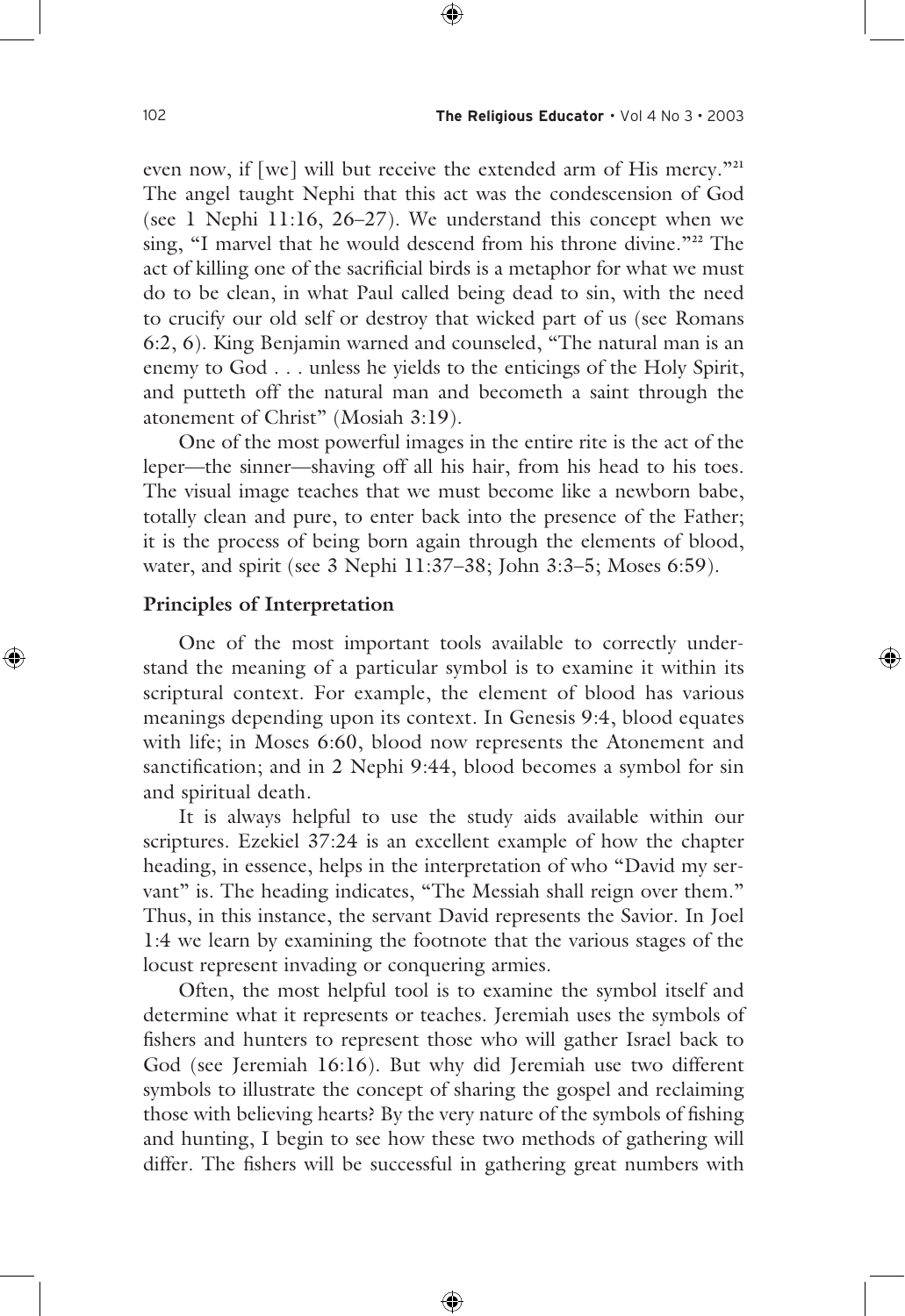their nets, whereas the hunters will have to seek out those willing to listen under rocks, in caves, behind bushes, or wherever they may be hiding. It reminds me of my own mission and of our young men and women serving missions today. As they go door to door sharing the message of the gospel, at times they find the one or two who are willing to listen and be baptized. I was a hunter, as are many missionaries today. On the other hand, we often read of experiences where the gospel was preached to large groups who joined en masse and even raced one another to see who would be baptized first. Wilford Woodruff and Heber C. Kimball were fishermen of such groups.

#### **Conclusion**

 For teachers, the question resides in the realm of how best to present whatever content they want their students to learn. In a gospel setting, that learning extends beyond the mind and into the heart. God, the perfect teacher, chooses His methods with absolute precision, and symbolism is one of His most used and valued instructional tools. We, the learners, must struggle to understand the meaning of the symbol and then apply it to our particular time and circumstance. When we do this, the symbol, with its meaning and application, penetrates our minds and hearts. And this process of struggling to capture meaning, perchance, is at least as valuable as the product of complete understanding, which might not come in this life; yet we must struggle. I like the following statement by Joseph Fielding McConkie, as it challenges us as gospel scholars to focus our study more intently on symbols and how doctrine often flows through them: "To be fluent in the language of the Spirit one must be fluent in the language of symbolism."**<sup>23</sup>**

#### **Notes**

1. Boyd K. Packer, *Teach Ye Diligently* (Salt Lake City: Deseret Book, 1975), 228.

2. Orson F. Whitney, *Improvement Era*, August 1927, 861.

3. Marguerite Stewart, "Forgiveness Flour," *BYU Religious Studies Center Newsletter* 7, no. 3 (May 1993), 1.

4. See Church Educational System, *Old Testament Student Manual: Genesis–2 Samuel (Religion 301)* (Salt Lake City: The Church of Jesus Christ of Latter-day Saints, 1980), 149.

5. Jeffrey R. Holland, "'A Teacher Come from God,'" *Ensign*, May 1998, 26.

6. Daniel H. Ludlow, *A Companion to Your Study of the Doctrine and Covenants* (Salt Lake City: Deseret Book, 1978), 2:71.

7. Amy Grant, "This Is My Father's World," *Legacy . . . Hymns and Faith*, compact disc, A&M Records, 2002.